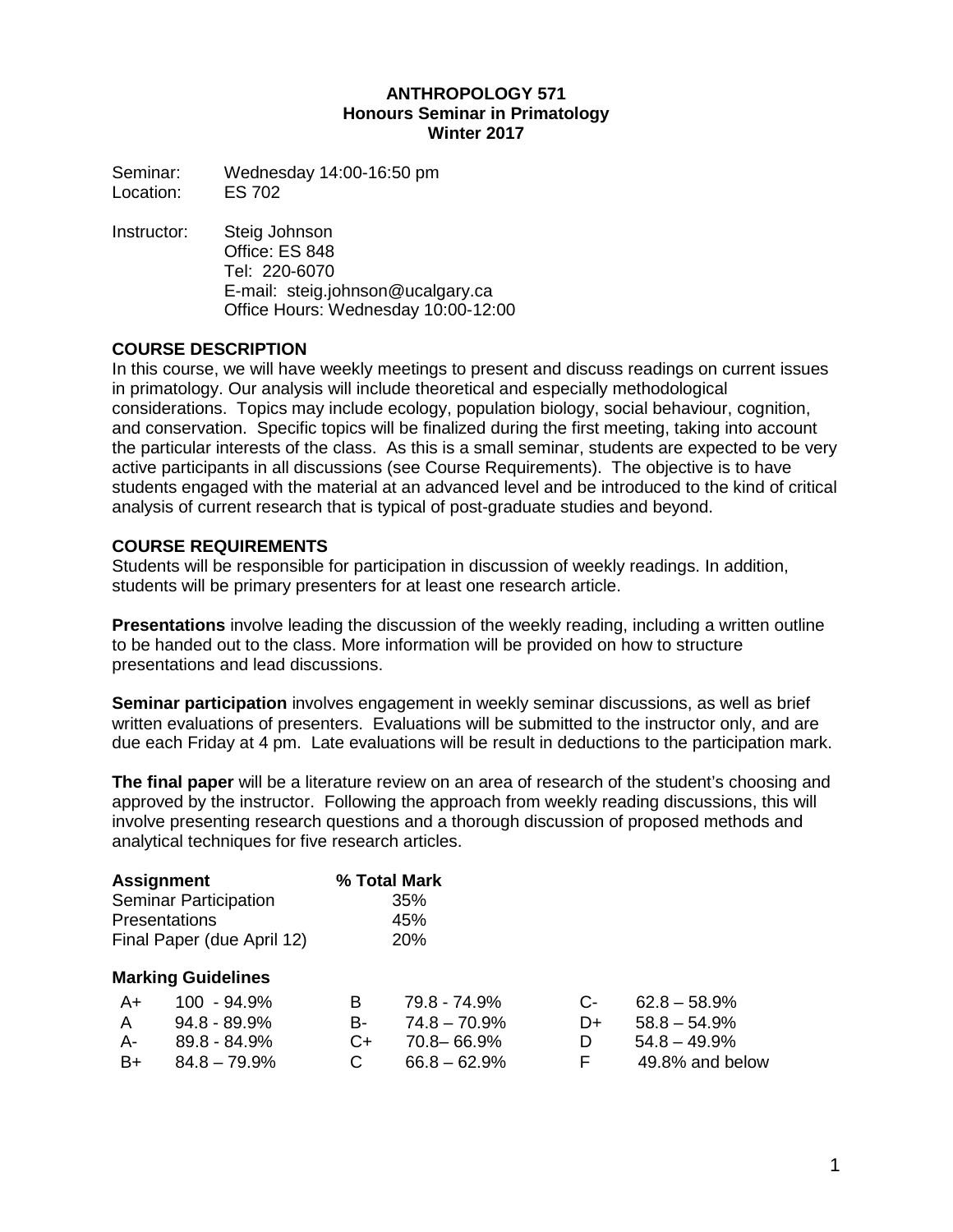# **IMPORTANT DATES**<br>January 11

First day of class February 19-25 Reading Week April 12 Last day of class

# **ADDITIONAL NOTES**

Use of internet-enabled laptop computers and tablet devices are permitted in seminars but only for the purpose of note-taking and course-related Internet searches. Mobile phones are not permitted for any purpose.

# **ACADEMIC ACCOMMODATIONS**

http://www.ucalgary.ca/access/accommodations/policy

Students needing an Accommodation because of a Disability or medical condition should communicate this need to Student Accessibility Services in accordance with the Procedure for Accommodations for Students with Disabilities

Students needing an Accommodation based on a Protected Ground other than Disability, should communicate this need, preferably in writing, to "(Instructor) (Associate Dean) (Department Head) (other designated person)"

# **ACADEMIC INTEGRITY**

Academic integrity is essential to the pursuit of learning and scholarship in a university, and to ensuring that a degree from the University of Calgary is a strong signal of each student's individual academic achievements. As a result, the University treats cases of cheating and plagiarism very seriously. For detailed information on what constitutes academic misconduct, please refer to the following link: http://www.ucalgary.ca/pubs/calendar/current/k-2-1.html All suspected cases of academic dishonesty will be investigated following procedures outlined in the University Calendar. If you have questions or concerns about what constitutes appropriate academic behavior or appropriate research and citation methods, you are expected to seek out additional information on academic integrity from your instructor or from other institutional resources.

#### **TEACHING EVALUATIONS / USRIS (Universal Student Ratings of Instruction)**

At the University of Calgary, feedback provided by students through the Universal Student Ratings of Instruction (USRI) survey provides valuable information to help with evaluating instruction, enhancing learning and teaching, and selecting courses. Your responses make a difference, please participate! Website:<http://www.ucalgary.ca/usri/>

# **Writing Across the Curriculum:**

Writing skills are not exclusive to English courses and, in fact, should cross all disciplines. The University supports the belief that throughout their University careers, students should be taught how to write well so that when they graduate their writing abilities will be far above the minimal standards required at entrance. Consistent with this belief, students are expected to do a substantial amount of writing in their University courses and, where appropriate, instructors can and may use writing and the grading thereof as a factor in the evaluation of student work. The services provided by the Writing Centre in the Effective Writing Office can be utilized by all undergraduate and graduate students who feel they require further assistance.

# **Emergency Evacuation Assembly Points:**

In the event of an emergency that requires evacuation, please refer to the following link to become familiar with the assembly points for the class: http://www.ucalgary.ca/emergencyplan/assemblypoints